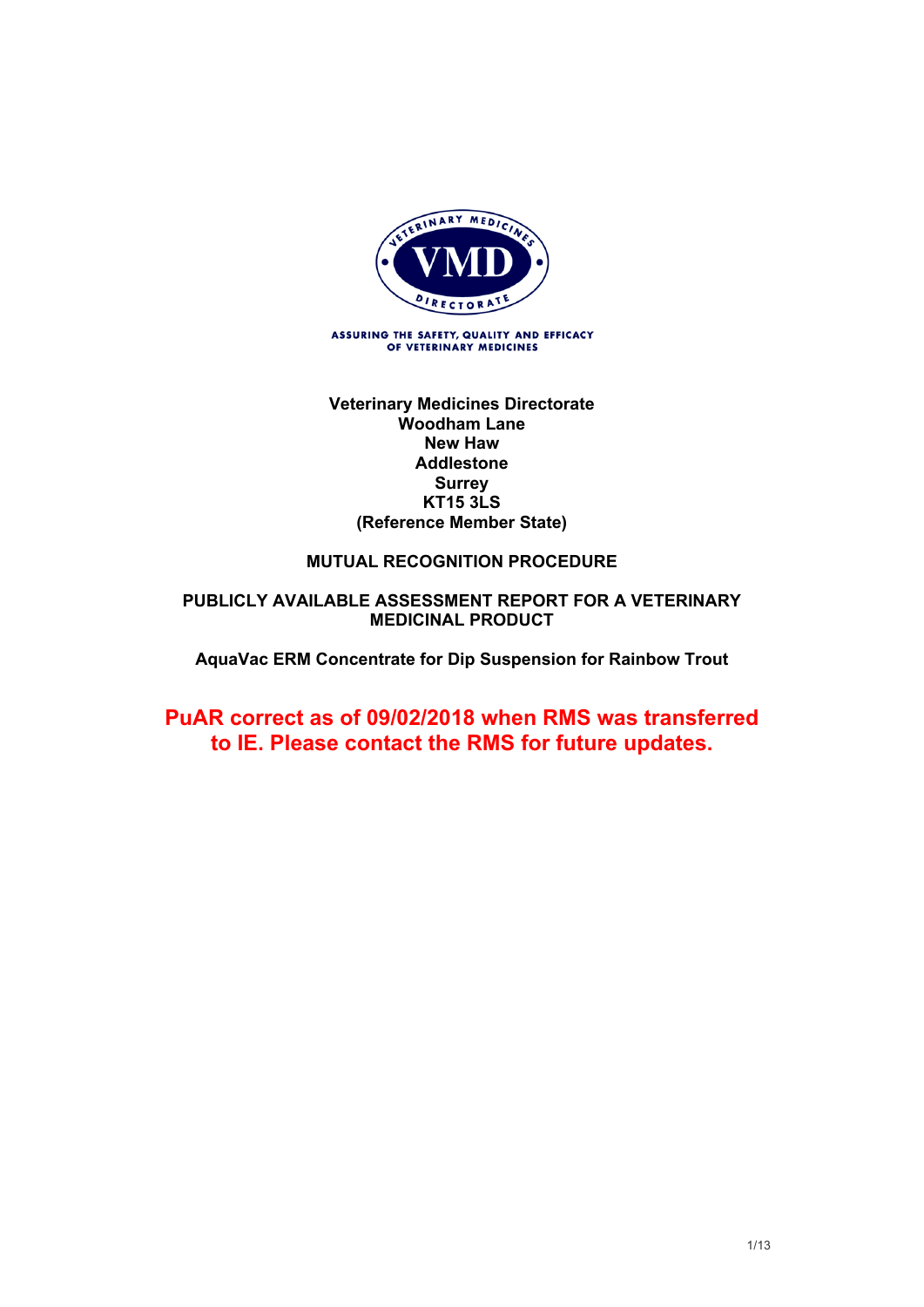# **PRODUCT SUMMARY**

| <b>EU Procedure number</b>                | UK/V/0210/001                                                                                                                                                                                                 |
|-------------------------------------------|---------------------------------------------------------------------------------------------------------------------------------------------------------------------------------------------------------------|
| Name, strength and<br>pharmaceutical form | AquaVac ERM Concentrate for Dip Suspension<br>for Rainbow Trout                                                                                                                                               |
| Applicant                                 | Intervet UK Ltd                                                                                                                                                                                               |
|                                           | <b>Walton Manor</b>                                                                                                                                                                                           |
|                                           | Walton                                                                                                                                                                                                        |
|                                           | <b>Milton Keynes</b>                                                                                                                                                                                          |
|                                           | Buckinghamshire                                                                                                                                                                                               |
|                                           | MK777AJ                                                                                                                                                                                                       |
| Active substance(s)                       | Yersinia ruckeri                                                                                                                                                                                              |
| <b>ATC Vetcode</b>                        | QI10BB03                                                                                                                                                                                                      |
| Target species                            | <b>Rainbow Trout</b>                                                                                                                                                                                          |
| Indication for use                        | In Rainbow Trout of 2 grams weight or over:<br>Active immunization against Enteric Redmouth<br>disease (ERM) to reduce mortality caused by<br>the Hagerman Type I strain of Yersinia ruckeri.                 |
|                                           | 336<br>degree days are required for the<br>development of full immunity (28 days at a<br>water temperature of 12°C). The time for<br>development of protective immunity will depend<br>on water temperature.  |
|                                           | A duration of immunity of 78 days has been<br>shown under laboratory conditions.                                                                                                                              |
|                                           | Under field conditions, protection may be<br>expected for at least 6 months. A booster<br>vaccination administered 4 months after primary<br>vaccination<br>induce a<br>better level of<br>may<br>protection. |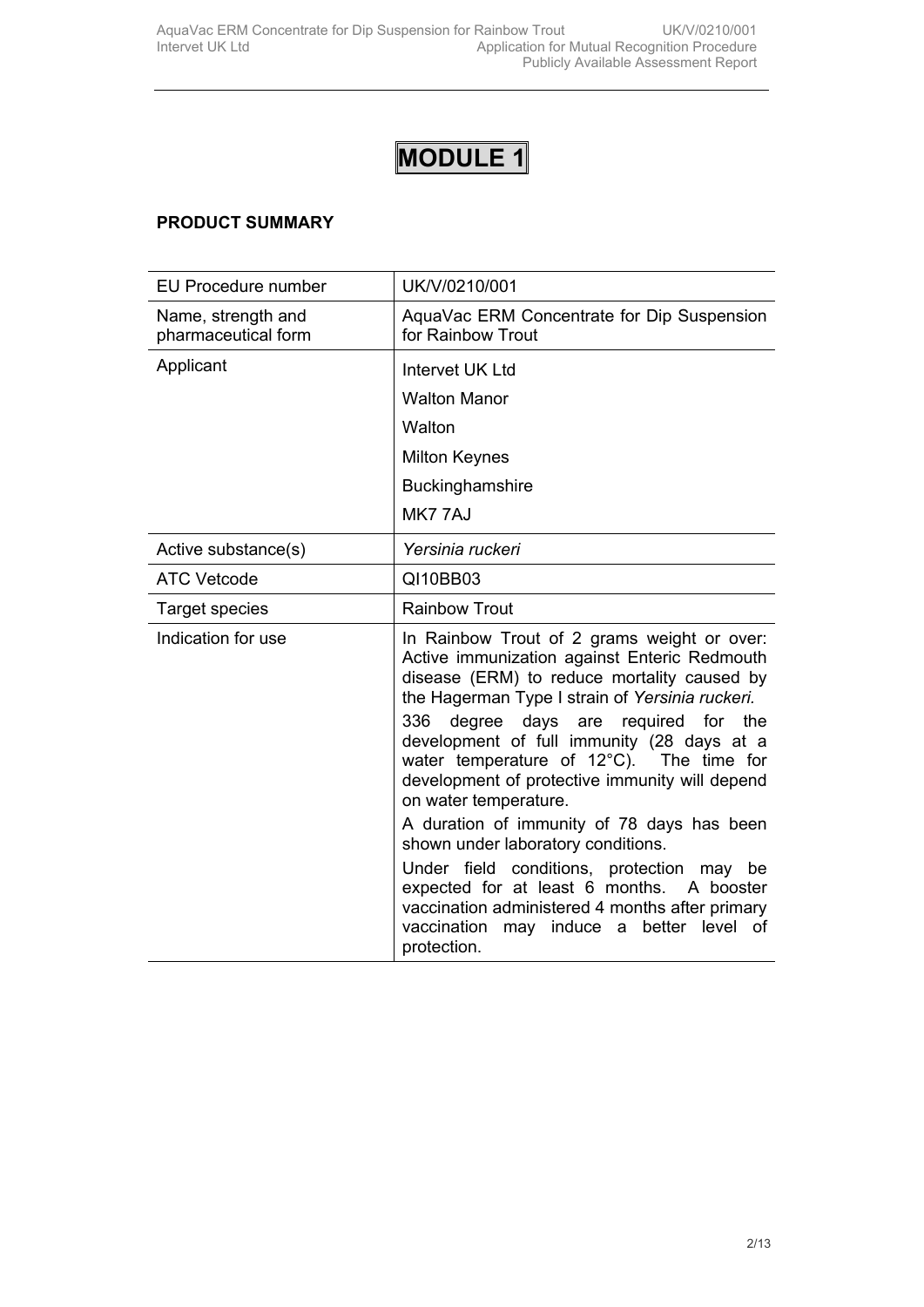The Summary of Product Characteristics (SPC) for this product is available on the Heads of Medicines Agencies (veterinary) (HMA(v)) website ([www.hma.eu](http://www.hma.eu/)).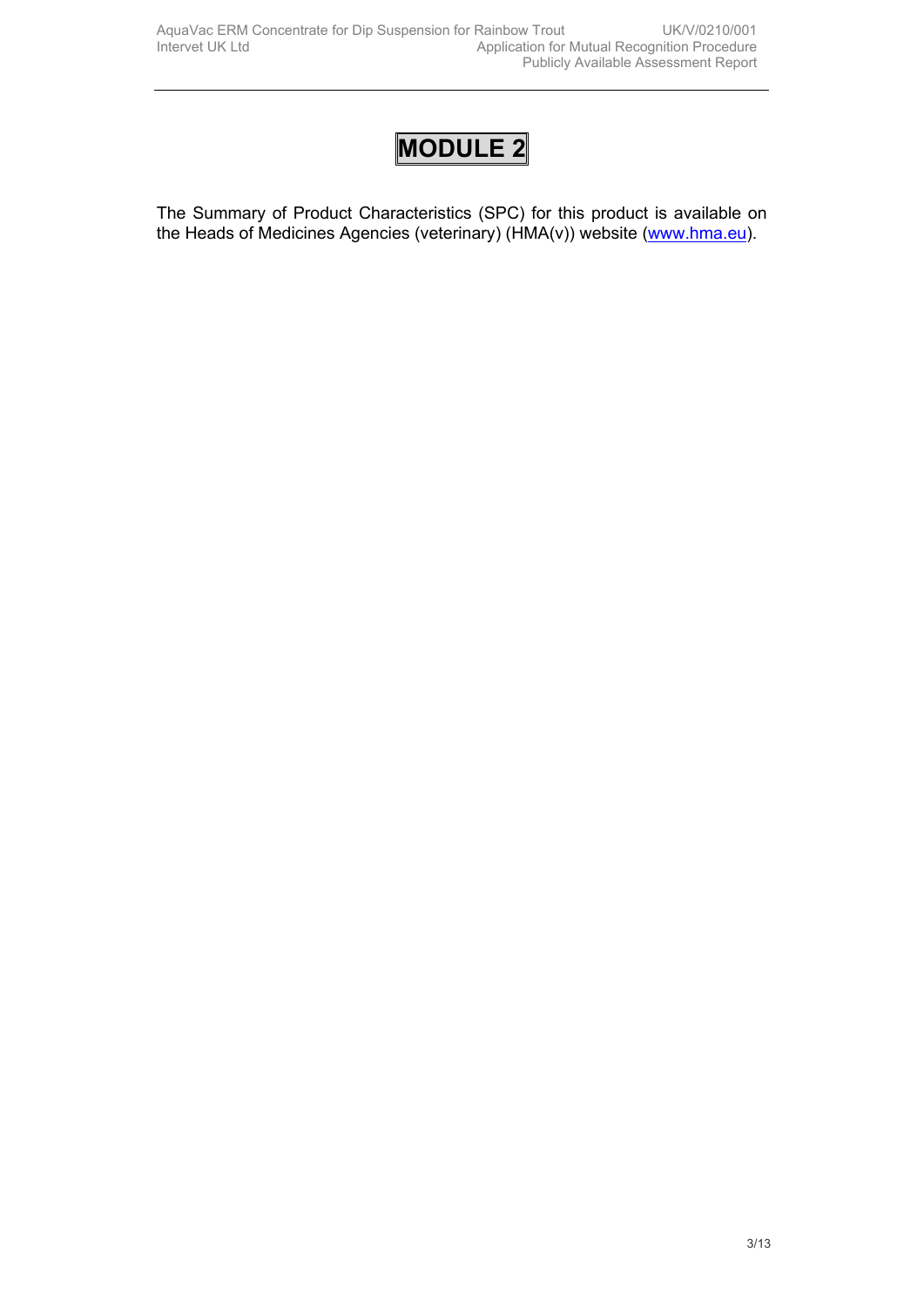# **PUBLIC ASSESSMENT REPORT**

| Legal basis of original<br>application                                       | Mutual Recognition application in accordance<br>with Article 32 (2) of Directive 2001/82/EC as<br>amended.                           |
|------------------------------------------------------------------------------|--------------------------------------------------------------------------------------------------------------------------------------|
| Date of completion of the<br>original mutual recognition<br>procedure        | 27th July 2005                                                                                                                       |
| Date product first authorised<br>in the Reference Member<br>State (MRP only) | 3rd August 2004                                                                                                                      |
| Concerned Member States for<br>original procedure                            | Austria, Czech republic, Denmark, France,<br>Germany, Greece, Ireland, Italy, Norway,<br>Poland, Portugal, Slovakia, Slovenia, Spain |

# **I. SCIENTIFIC OVERVIEW**

AquaVac ERM Concentrate for Dip Suspension for Rainbow Trout is an inactivated bacterial vaccine which is intended for use in rainbow trout to reduce mortality due to enteric redmouth (ERM) disease.

ERM is a sub-acute to acute systemic infection caused by the bacterium *Yersinia ruckeri*. It is principally a disease of rainbow trout but all salmonid species are considered as potential hosts and clinical disease has also been reported in other species. The disease is most severe in fingerlings at temperatures of  $15^{\circ}$ C -  $18^{\circ}$ C, whilst in larger fish the disease is less severe and more chronic. Whilst fish usually have to be exposed to large numbers of bacteria for the disease to develop, asymptomatic carrier infection can develop after exposure to low levels of bacteria, and clinical disease may then occur as a result of increased stress. Whilst ERM has been controlled using broad spectrum antibiotics, resistance has developed in many areas. In addition, it has been reported that disease can recur after antibiotic treatment has finished. Thus, vaccines are considered the most economical and effective means of controlling the disease.

AquaVac ERM Concentrate for Dip Suspension for Rainbow Trout consists of formaldehyde inactivated cultures of *Y. ruckeri* serotype I (Hagerman). It is supplied in one litre containers for dilution 1 in 10, prior to administration to fish by immersion.

Vaccination is not recommended for fish intended as broodstock, nor for fish weighing less than 2 grams.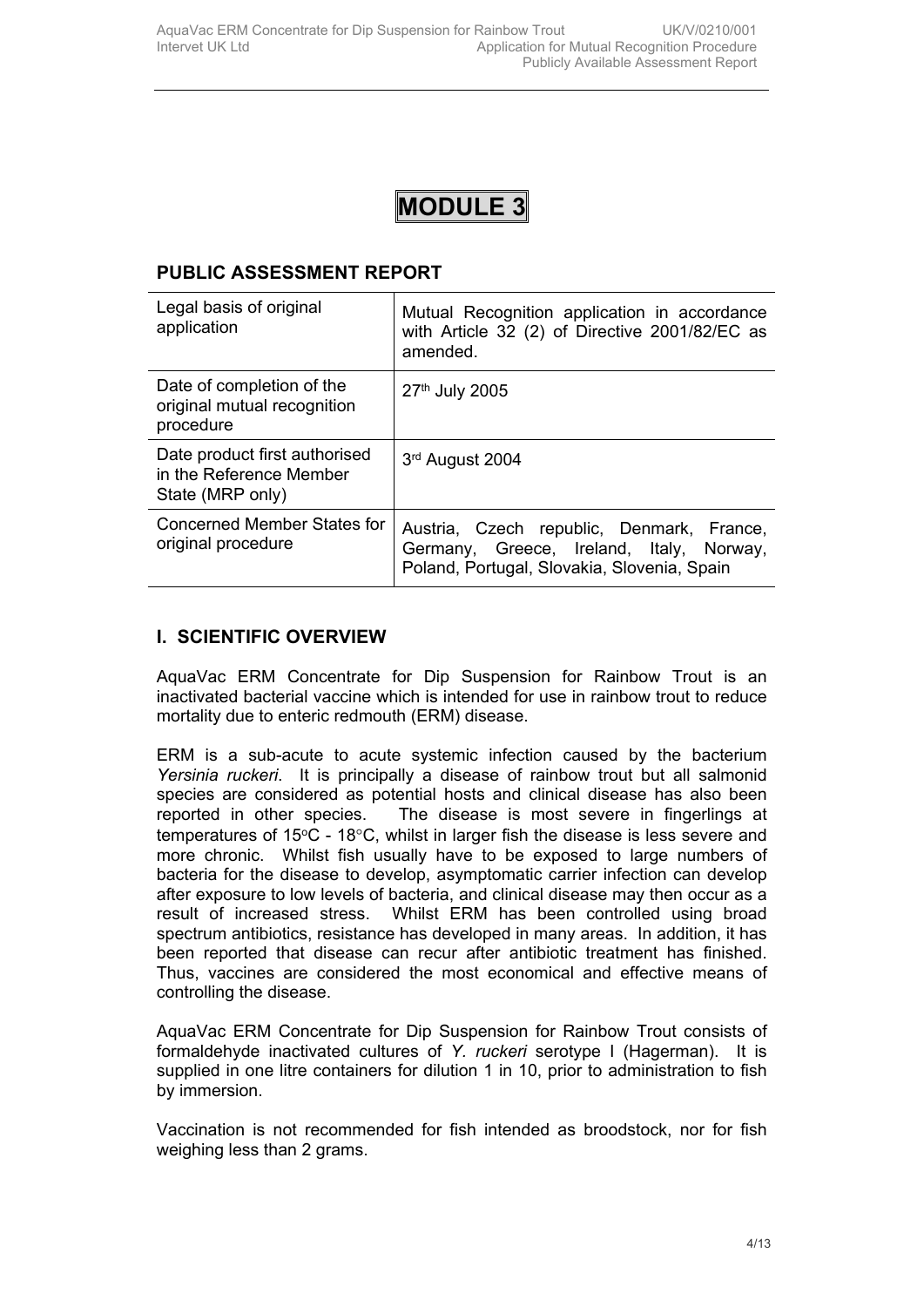# **II. QUALITY ASPECTS**

# *A. Composition*

The product contains inactivated cells of *Yersinia ruckeri* (Hagelman type I strain, relative percentage of survival in rainbow trout  $\geq 75\%$  after vaccination. The excipients are formaldehyde and sodium chloride solution.

The container systems are high density polyethylene bottles, closed with a rubber stopper and sealed with an aluminium cap containing 1 litre of vaccine. The particulars of the containers and controls performed are provided and conform to the regulation. The bottles and stoppers comply with the requirements of the European Pharmacopoeia. There is no pharmacopoeial monograph for the aluminium overseals as these do not come into contact with the product.

The choice of the vaccine strain and inactivating agent are justified. The inactivation process and the detection limit of the control of inactivation are correctly validated. The product is an established pharmaceutical form and its development is adequately described in accordance with the relevant European guidelines.

# *B. Method of Preparation of the Product*

AquaVac ERM Concentrate for Dip Suspension for Rainbow Trout has been developed for the active immunisation of susceptible rainbow trout against ERM. Its main effect is to reduce mortality. The Hagerman Type I strain of *Y. ruckeri* was chosen for inclusion in the vaccine because it is the most common and most virulent serotype, and vaccines based on Type I strains appear to be protective against infection by other serotypes.

The product has a simple formulation, in which the inactivated bacteria are suspended in saline.

The product is manufactured fully in accordance with the principles of good manufacturing practice from a licensed manufacturing site*.* Process validation data on the product have been presented in accordance with the relevant European guidelines.

# *C. Control of Starting Materials*

#### **Vaccine Antigen**

There is no pharmacopoeial monograph for the active substance, *Y. ruckeri*. It was first obtained from a diseased rainbow trout in the Hagerman Valley region of Idaho in 1976. It was stored on a suitable culture medium and, when needed, the stock was expanded by inoculating some of the bacteria into rainbow trout and collecting the new bacteria from the kidneys of these fish. The stock bacteria are now stored in a freeze-dried state, using a stabilising solution.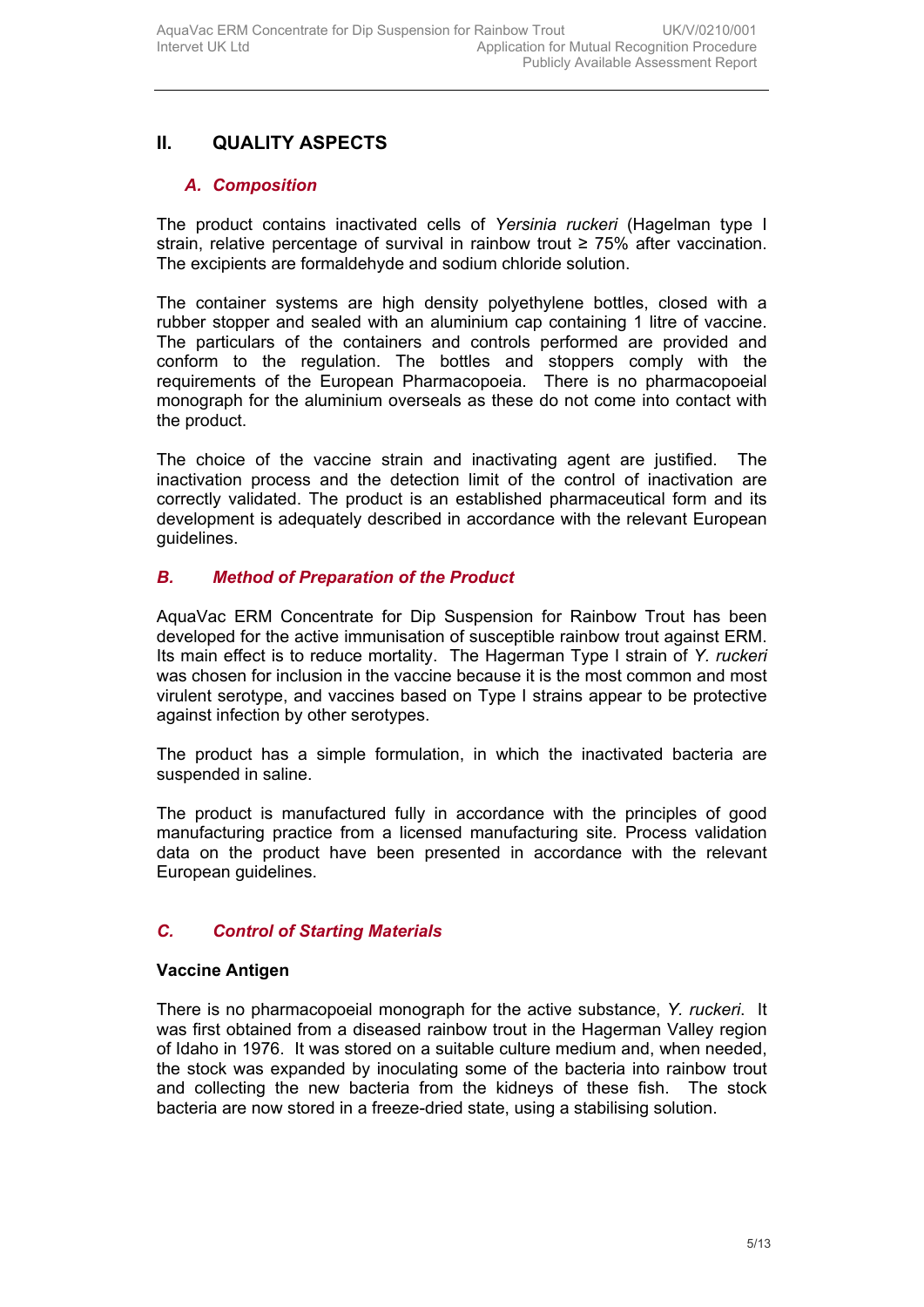When required for manufacture of the product, a bulk supply of bacteria is produced using a well-established microbial culture process in which a sample of stock bacteria is taken and successively cultured under controlled conditions until there are enough bacteria to start a culture in a production-scale fermentation vessel. This culture is monitored to determine the time of optimum bacterial growth. At this stage, the pH of the culture is adjusted and the bacteria are inactivated by the addition of formaldehyde, a process which has been shown to be effective.

Checks are made to ensure that the correct bacteria have been produced, that they are not contaminated with other organisms or agents and that they have been inactivated.

#### **Other Substances**

Other ingredients include the formaldehyde solution which is used to inactivate the bacteria, hydrochloric acid, sodium hydroxide, sodium chloride and purified water, all of which comply with the relevant requirements of the European Pharmacopoeia. The stabilising solution in which the bacteria are stored includes some ingredients which comply with the requirements of the European Pharmacopoeia and others for which there are no such requirements. In this latter case, the company has identified the source of each ingredient, explained how its quality is controlled and provided relevant certificates of analysis. Not listed in a pharmacopoeia are the working and master seeds, bovine serum albumin and tryptone broth.

#### *D. Specific Measures concerning the Prevention of the Transmission of Animal Spongiform Encephalopathies*

All components of the product have been demonstrated to comply with relevant guidance on minimising the risk of transmitting animal spongiform encephalopathy agents via veterinary medicines.

# *E. Control tests during production*

The tests performed during production are described and the results of 3 consecutive runs, conforming to the specifications, are provided.

# *F. Control Tests on the Finished Product*

The product is manufactured in accordance with Good Manufacturing Practice and, where applicable, conditions, equipment and materials are sterile. The volume of active ingredient is calculated and mixed with the required quantity of saline to give the desired concentration of bacteria in the finished product. The pH is adjusted if necessary.

In-process control tests have been described in detail, and include tests for sterility, inactivation of the bacteria, amount of residual formaldehyde, pH, appearance and fill volume.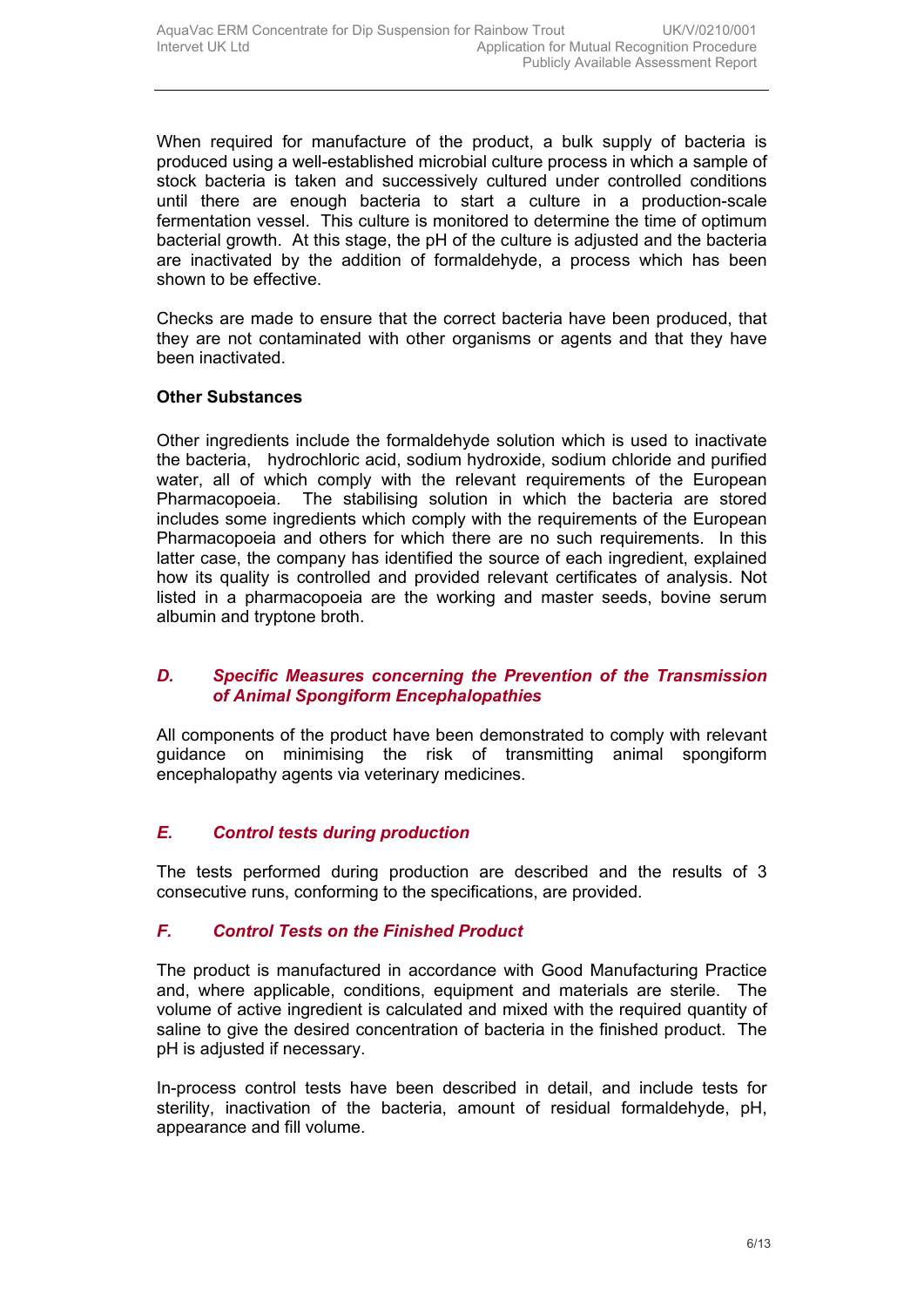# **Finished Product Quality Control**

The tests conducted after manufacture include checks on the appearance of the product and its sterility, and the safety and potency of the product for rainbow trout. The results of the tests on three batches of the product have been provided, and these demonstrate that a product which consistently meets the agreed specification can be produced.

# *G. Stability*

Stability data on the active substance have been provided in accordance with applicable European guidelines, demonstrating the stability of the active substance when stored under the approved conditions.

#### Finished Product

The company provided data on three batches of product stored refrigerated for 27 months. At the end of this time, each batch complied with the quality control criteria. On the basis of this information, a shelf-life of 24 months has been agreed.

#### In-Use

The product should be stored in a refrigerator at between  $2^{\circ}C$  -  $8^{\circ}C$ , and should be protected from light. The product is not to be frozen. Product diluted for use should be used within 5 hours.

The in-use shelf-life of the reconstituted vaccine is supported by the data provided.

# *H. Genetically Modified Organisms*

Not applicable.

# *J. Other Information*

The product should be stored in a refrigerator at between  $2^{\circ}C$  -  $8^{\circ}C$ , and should be protected from light. The product is not to be frozen. Product diluted for use should be used within 5 hours.

# **III. SAFETY ASSESSMENT**

#### **Introduction**

The vaccine is intended for use in fish weighing 2 g or more, and a primary course consists of the immersion of fish for 30 seconds in a 1 in 10 dilution of the product. 1 litre of vaccine will treat 100 kg of fish. A booster vaccination administered 4 months after the primary vaccination may induce a better level of protection.

Safety and efficacy data were generated for an earlier version of the same product, (AquaVac ERM), using one of two formulations, which were essentially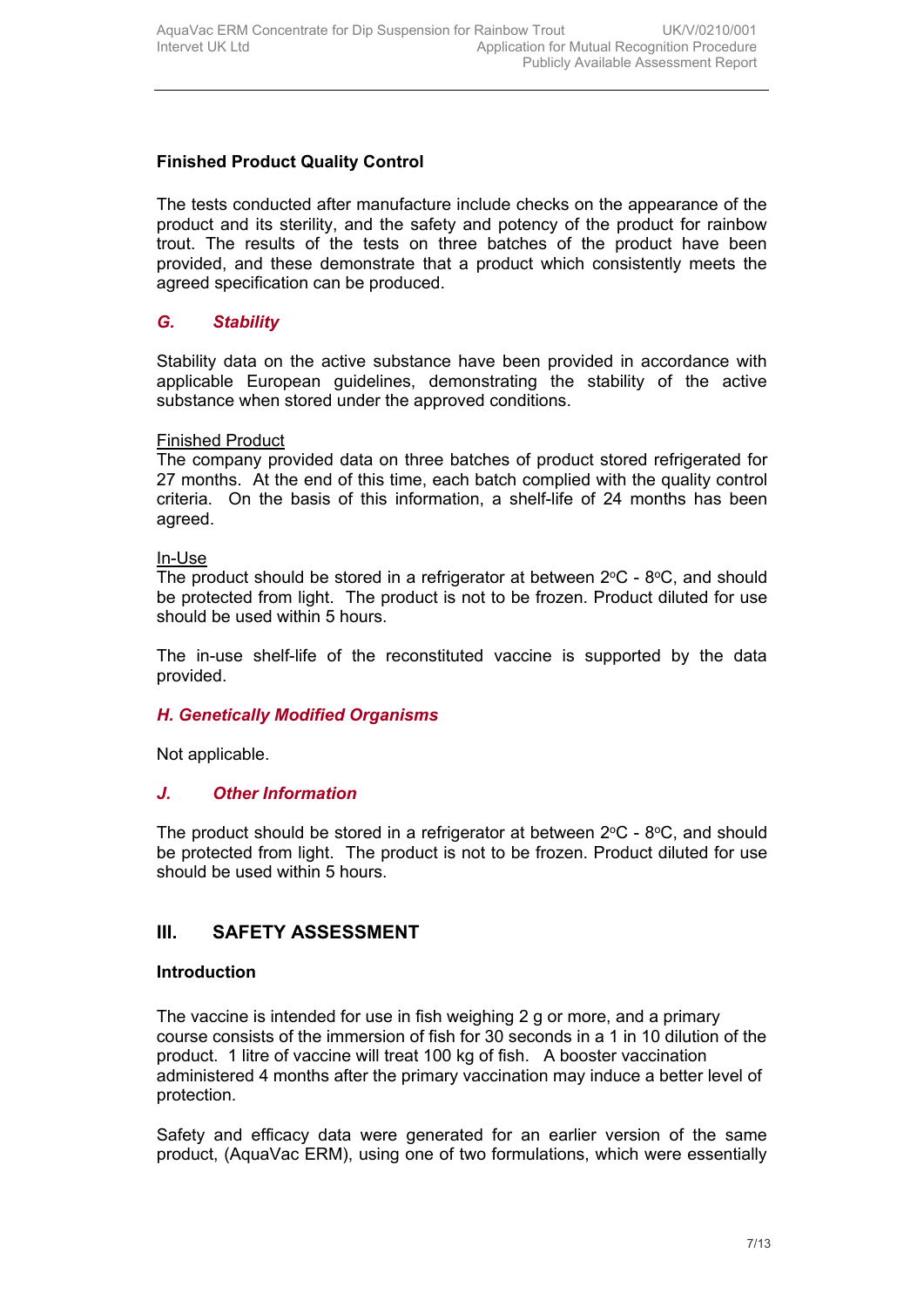the same apart from diluents. The provision of results from these previous studies was considered acceptable. The use of different diluents was deemed to have no impact on the finished product. Some assays cited below were performed in order to test both the safety and efficacy of the product, (numbered correspondingly within the relevant sections).

#### *Laboratory trials*

In the first study (1), the efficacy of AquaVac ERM was tested on fish of approximately 1 g. A suitable number of fish were divided into three groups. One group was immersed in AquaVac ERM vaccine at a 1 in 10 dilution for 30 seconds, a second group were immersed in vaccine at a 1 in 5 dilution for 60 seconds (overdose), and a third batch of fish were sham-vaccinated as negative controls. The fish were left for 28 days after which they were challenged with *Y. ruckeri* by immersion. The fish were then monitored for a further 21 days. All fish vaccinated at a 1 in 10 dilution survived. Fish given the 1 in 5 diluted product produced a 10% mortality rate. The vaccine was demonstrated to be safe for fish of approximately 1 g, when used at the recommended dose.

A further study (2) followed the same format as described above, with five groups of 50 fish between 0.8 0 - 0.9 g treated to a single dose or an overdose of the product. A control group were also analysed. A further series of tests observed seven groups of 50 fish at weights between 1.0 g and 1.25 g. Again, the same protocol was followed. No deaths occurred in tests, demonstrating that the product is safe for use when administered at the recommended dose.

An extinction test (3) was performed in which the safety of a single dose and a repeated dose were analysed. The product was administered at a 1 in 10 dilution to rainbow trout on a commercial farm. A suitable number of fish were immersed according to the recommended dose. No adverse reactions were seen.

A further study investigated a comparison of immersion times (4) in 12 g rainbow trout. The product was diluted 1 in 10 as recommended. Four out of five groups of fish were immersed in vaccine for 10, 30, 60 or 120 seconds respectively, with the fifth group acting as unvaccinated controls. No deaths were seen in any vaccinated groups. A dilution-effect study (5), with product being diluted at half  $log_{10}$  intervals over a range of 10<sup>-1</sup> to 10<sup>-4</sup> also had no detrimental effect on tested fish.

A study was performed which analysed the safety of a single dose of AquaVac ERM Oral vaccine in fish previously primed with immersion in AquaVac ERM. No deaths occurred in any vaccinated groups. A further study on the safety of one administration of an overdose did not produce any unforeseen effects. Further studies were performed demonstrating that AquaVac ERM was safe for fish of the smallest recommended size

No studies on reproductive performance were done as the vaccine is not indicated for use in broodstock.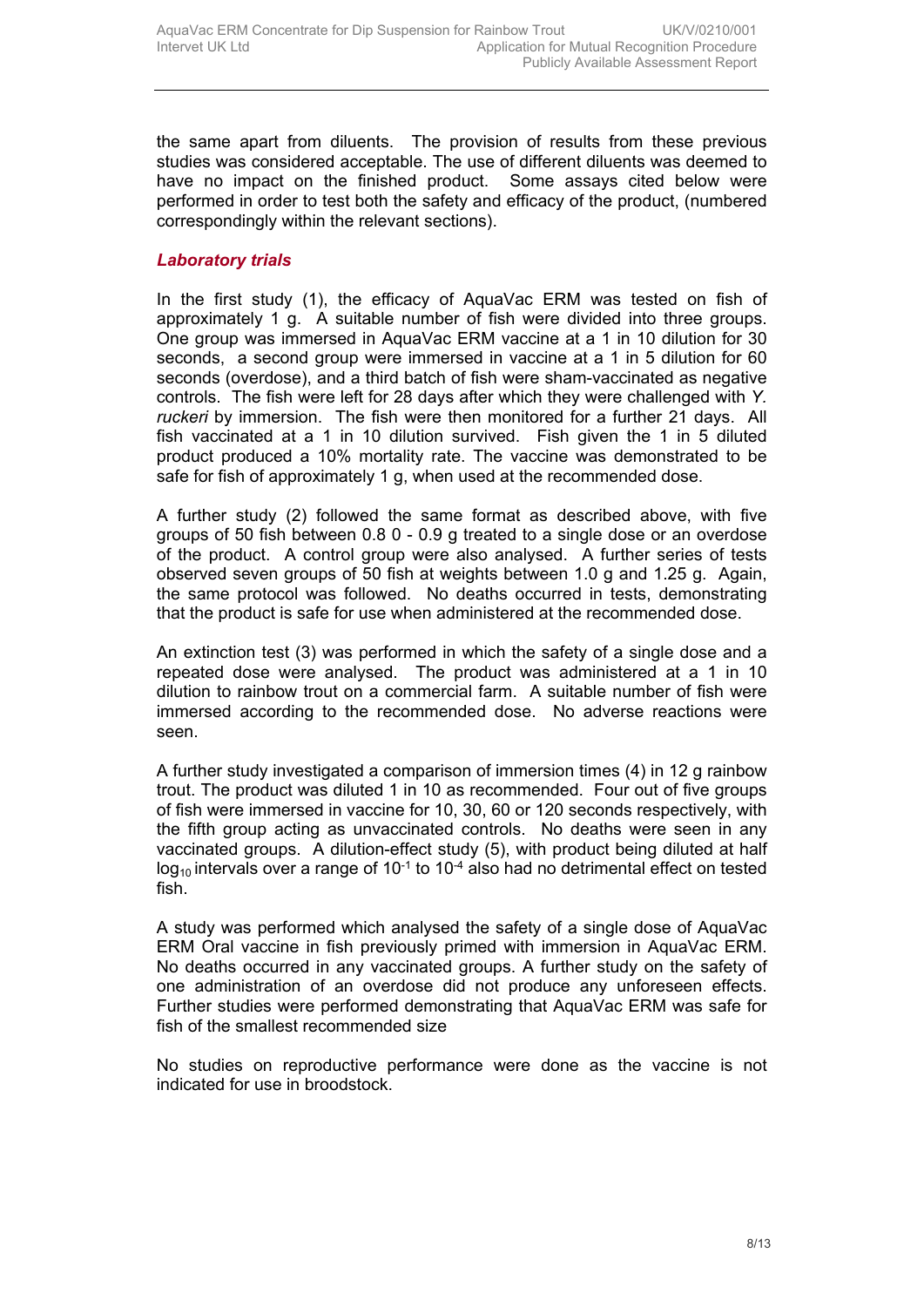# *Field studies*

A suitable number of fish fry, weighing between 2.7 - 3.1 g were exposed to a primary immersion in AquaVac ERM and then divided into four groups. Six months later, the first group of fish were given a booster dose of AquaVac ERM Oral, the second group AquaVac ERM by immersion, the third group AquaVac ERM by injection and the fourth group were not given a booster. No adverse reactions due to the vaccine were seen in tested fish.

A second trial analysed the safety and efficacy of AquaVac ERM by immersion (6). Two groups of fish, once vaccinate group and one control group were exposed to a natural infection of ERM. No adverse reactions due to the vaccine were seen.

In a third study, a suitable number of fish were immersion vaccinated before being divided into four groups. Booster vaccination was given four months later to two groups, two groups were not boosted. No adverse reactions attributable to the vaccine were seen. A final study performed at a different premises supported findings that the vaccine was safe to use when used as directed (7).

# **CONCLUSIONS ON SAFETY AND RESIDUES**

The company provided data which comply with the legal requirements and provide adequate information to assess the safety of the product.

The laboratory tests and field trials demonstrated the overall safety of the vaccine for rainbow trout weighing 2 g and over, when administered as recommended. Overdose studies showed that the product has a good margin of safety. There has been no evaluation of the effects of the vaccination on reproductive performance as the vaccine is not intended for use in broodstock. A zero days withdrawal period is acceptable.

# **Conclusions on User Safety**

A user risk assessment indicates that the product does not present a particular hazard for those administering the vaccine to fish. However, because of the likelihood of skin contact with the product, it is recommended that rubber gloves should be worn during the vaccination procedure.

# **Conclusions on Consumer Safety**

None of the ingredients of AquaVac ERM Concentrate for Dip for Suspension for Rainbow Trout are such as would cause unacceptable residues in treated fish. There is no need for a withdrawal period and no consumer safety concerns.

# *Ecotoxicity*

An environmental risk assessment indicates that the risk to the environment from the use of AquaVac ERM Concentrate for Dip Suspension for Rainbow Trout is minimal. The product is formaldehyde inactivated and contains no live organisms. Fish are vaccinated in an enclosed environment with waste water being commonly channeled through settling tanks before release into a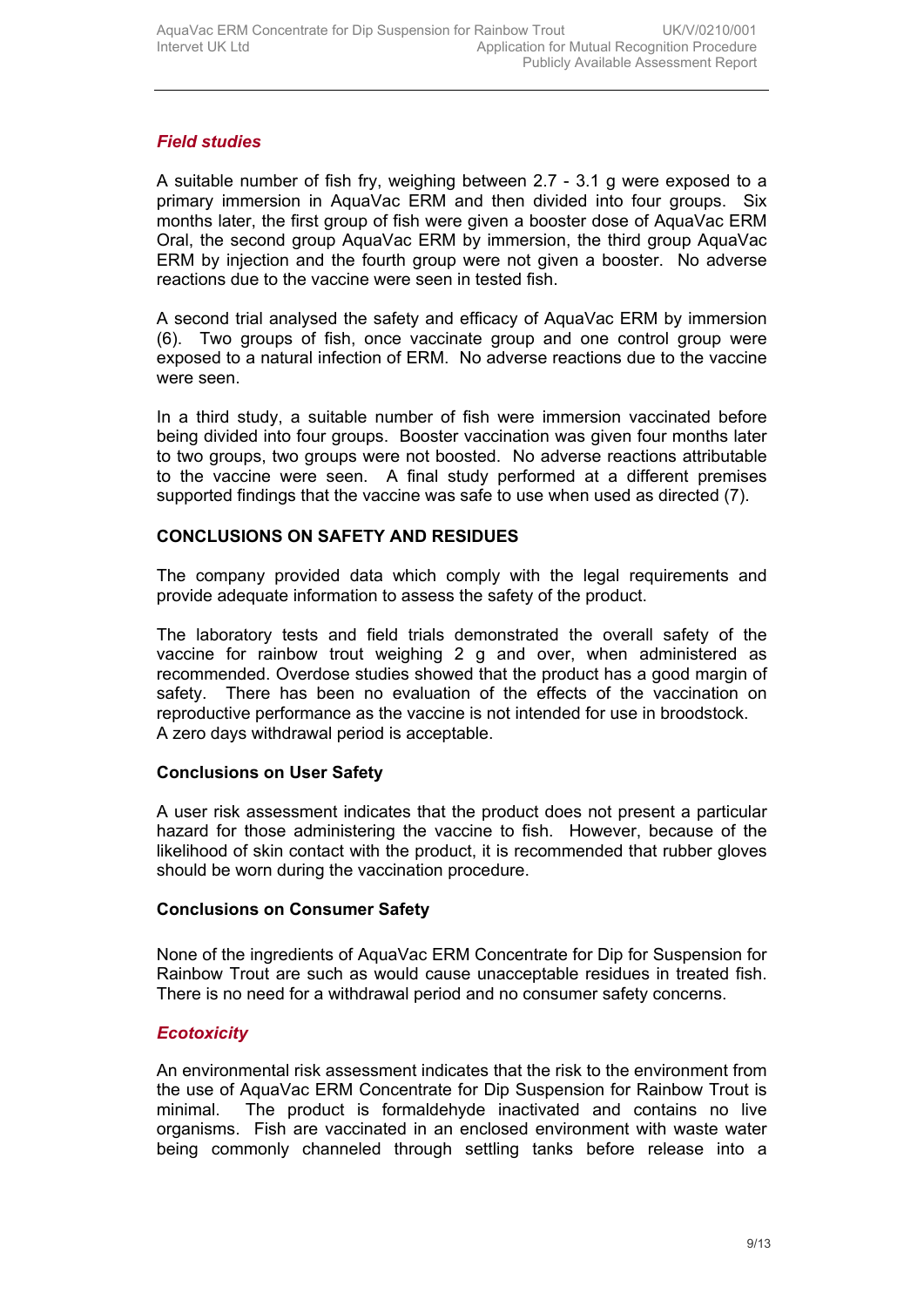waterway, with spent vaccine being diluted in farm drainage. In addition, the fish oil in the product makes the pellets hydrophobic, which minimizes leaching into the environment. General advice for the disposal of any unused product is provided in the summary of product characteristics:

Any unused veterinary product or waste material derived from such veterinary medicinal products should be disposed of in accordance with local requirements.

The approved product label in different member states may provide further information on how to meet these requirements.

# **IV CLINICAL ASSESSMENT (EFFICACY)**

#### *Clinical Studies*

The vaccine is intended for use in fish weighing 2 g or more, and a primary course consists of immersion for 30 seconds in a 1 in 10 dilution of the product.

#### *Laboratory Trials*

The efficacy of the vaccine was checked using a challenge test. A suitable number of fish of between 5 - 15 g were immersed in appropriately diluted product for 30 seconds. Vaccinates and controls were challenged with *Y. ruckeri* and monitored for 21 days. The decline in numbers in control fish was as expected.

A test was performed in order to evaluate the efficacy of AquaVac ERM on rainbow trout (1).

Two batches of fish were treated with either AquaVac ERM at the recommended dose or at a 1 in 5 dilution for 60 seconds, which comprised an overdose. A thirds group of fish were sham-vaccinated. No adverse reactions were seen.

A further test (2) observed five groups of 50 fish between 0.8 0 - 0.9 g, treated to a single dose or an overdose of the product. A control group was also analysed. A further series of tests observed seven groups of 50 fish at weights between 1.0 g and 1.25 g. Again, the same protocol was followed. No deaths occurred during tests, demonstrating that the product is safe for use when administered at the recommended dosage. The relevant potency criteria were attained. An extinction test (3) found that the product was efficacious when used as directed.

A comparison of immersion times on the efficacy or AquaVac ERM was performed (4). A suitable number of four groups of fish weighing approximately 12 g were immersed in appropriately diluted AquaVac ERM for 10, 30, 60 or 120 seconds. A control group were not vaccinated. After challenge, no deaths occurred in any fish receiving the vaccine.

A study was performed to examine the effect of dilution on the efficacy of AquaVac ERM using suitable groups of 6 g rainbow trout (5). The vaccine was diluted at half-log<sub>10</sub> intervals over a range of  $10^{-1}$  to  $10^{-4}$ . After challenge, no deaths attributable to the vaccine were seen. A further study analysed the efficacy of AquaVac ERM in rainbow trout fry weighing approximately 1 g, no deaths occurred that were attributable to vaccination or sham vaccination, and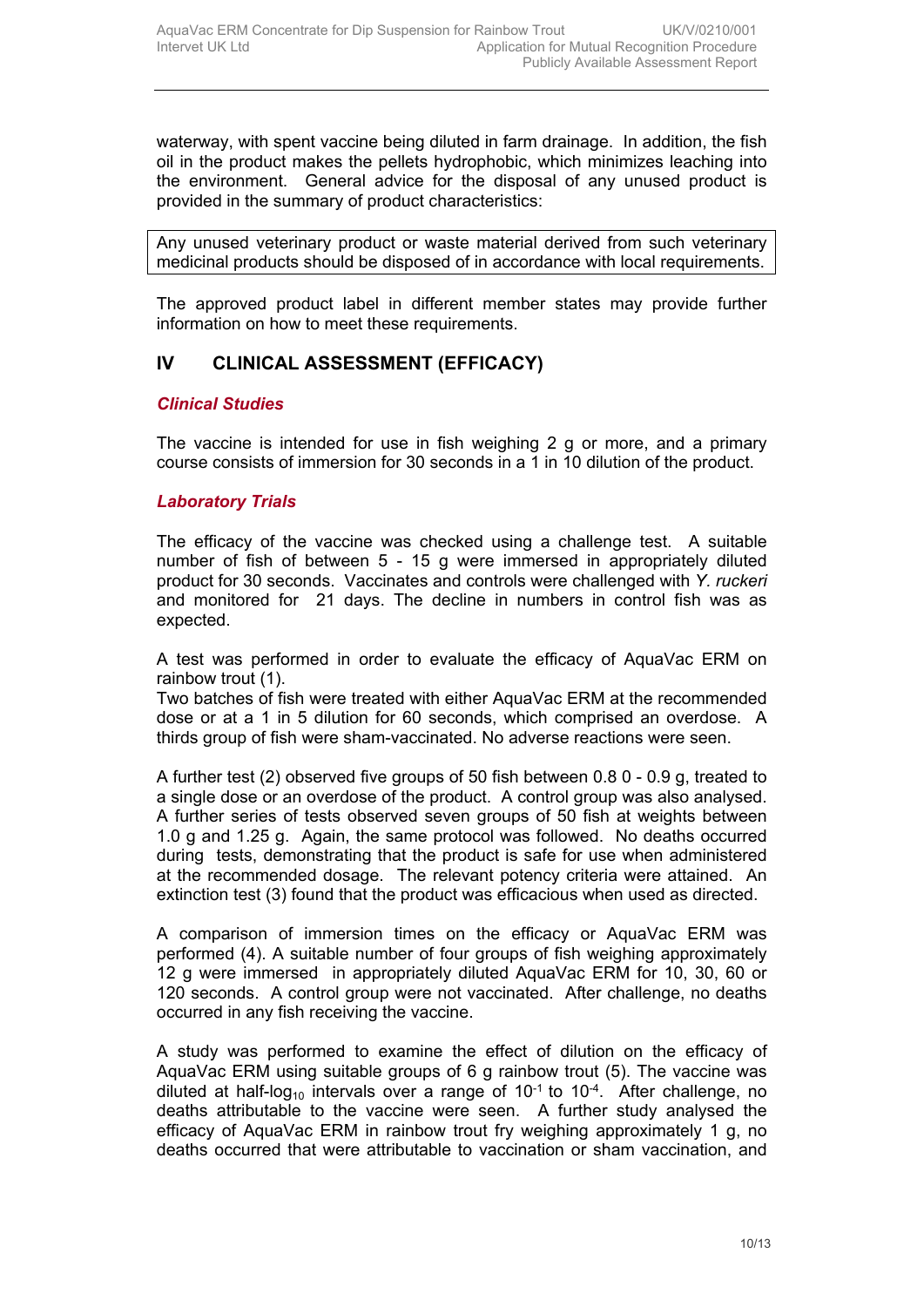after challenge, mortality in the control group was 98% compared to 18% in the vaccinated group.

A study was conducted investigating the safety and efficacy of AquaVac ERM Oral and AquaVac ERM vaccines, administered as primer and booster vaccinations. Three groups of suitable numbers of fish weighing 2 g were immersed in AquaVac ERM and observed over 30 days. A further group of fish were used as controls. A certain number of fish were challenged with *Y.ruckeri* 53 days after vaccination. Other fish were challenged 78 days after vaccination. Fish in one group were given a booster vaccination with AquaVac ERM by immersion 46 days after vaccination and challenged after a further 32 days. Another group of fish were given a booster vaccination with AquaVac ERM Oral 46 days after primary vaccination and subjected to only the second challenge. Other goups of fish were challenged 53 or 78 days after first vaccination. A decline in protection was observed with AquaVac ERM alone between days 30 and 90. Fish which started booster vaccinations at day 30 showed a good level of protection.

A laboratory study was performed in order to determine the time required for the development of immunity in 1 g rainbow trout, following immersion with AquaVac ERM vaccine. A suitable number of 1 g fish were vaccinated, and the same number of fish being sham vaccinated; acting as controls. The fish were challenged at days 7,14 and 21 and observed for 21 days. Mortality rates reflected a rapid onset of immunity.

#### *Field Trials*

A series of trials were performed for AquaVac ERM. A number of historical, non-GLP<sup>1</sup> studies from the early 1980s affirmed the efficacy of Aquavac ERM.

A more recent study evaluated the safety and efficacy of AquaVac ERM in 1g rainbow trout by immersion (6). A large number of fish were selected on a fish farm infected with ERM during the period of the study. The fish weighed 1 g on average. A large number of trout were also selected as controls. Both groups of fish were exposed to a natural infection of ERM. Any mortality seen in vaccinated fish was always below that of controls.

A further study was performed to evaluate the safety and efficacy of AquaVac ERM vaccine administered by immersion and injection, and of AquaVac ERM Oral used as a booster injection. A large number of fishing ranging in size from 2.7g to 3.1g were vaccinated. A booster dose was given by immersion 6 months later with either AquaVac ERM Oral or AquaVac ERM, or an injection was given with AquaVac ERM. A control group were not vaccinated. Weekly mortality rates were lower in boosted fish than in non-boosted fish, in the presence of a natural infection of ERM.

A final study analysed AquVac ERM vaccine, AquaVac ERM Oral vaccine, AquaVac Vibrio vaccine and AquaVac Vibrio Oral vaccine on a farm naturally infected with ERM (7). Two groups of rainbow trout, one of which was used as control group, were used in the study. Group one were vaccinated by immersion for 60 seconds in a mixture of AquaVac ERM and AquaVac Vibrio. After 77

<sup>&</sup>lt;sup>1</sup> Good Laboratory Practise.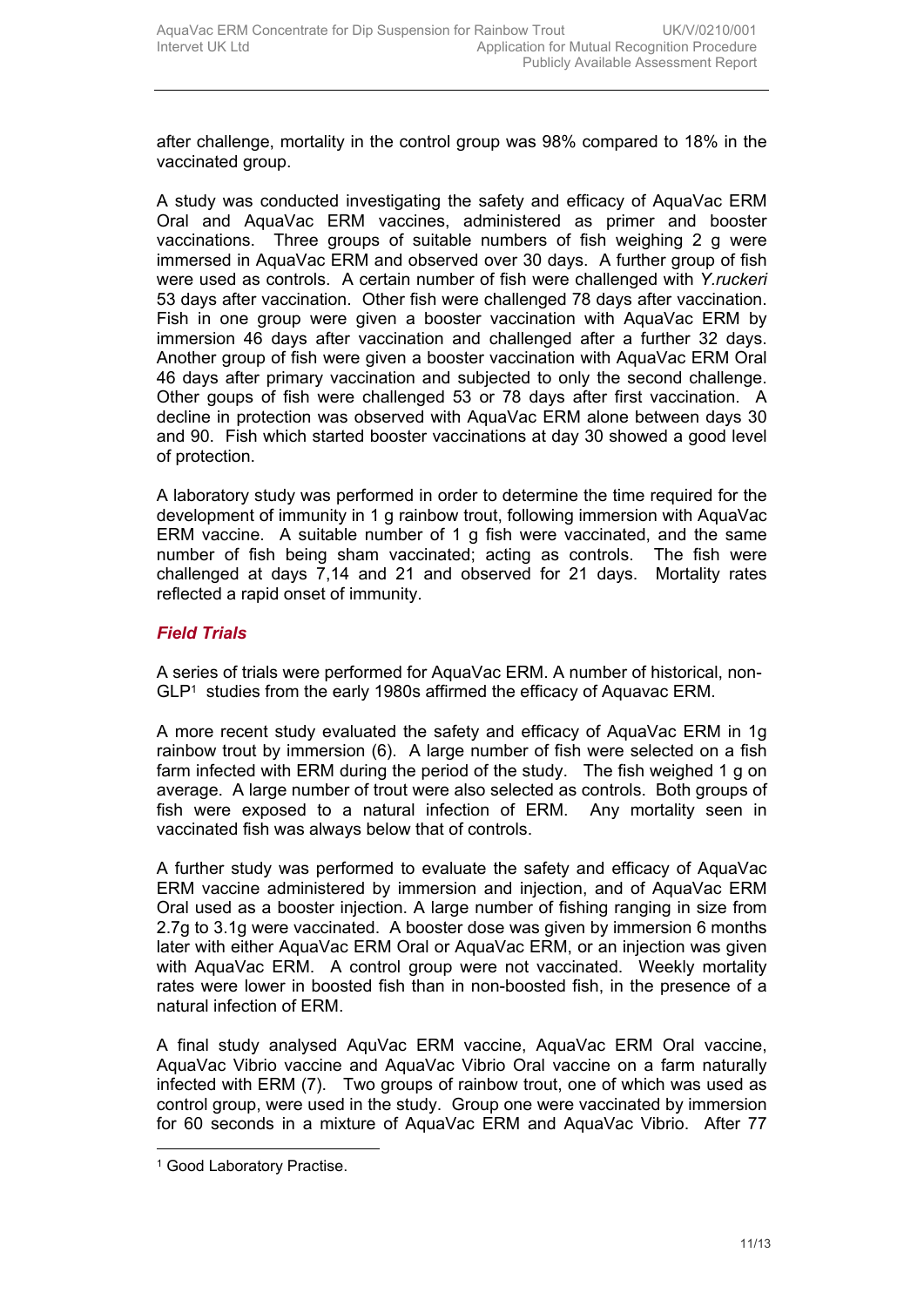days, the fish were boosted with the same mixture. The second groups were used as negative controls. An RPS $2$  of 87.63% was established for the vaccinated group.

# **CONCLUSIONS ON EFFICACY ASPECTS**

The laboratory studies showed that AquaVac ERM, when administered by immersion to fish weighing at least 2 g in a 1 in 10 dilution, is effective at reducing or even preventing mortality due to ERM disease. At water temperatures of 12°C, immunity was shown to have fully developed by 28 days after vaccination and to last for 78 days. Under field conditions, protection may be expected to last for at least 6 months.

It is noted that the development of immunity in fish is affected by the water temperature. The data in these studies were collected from fish kept in water at a constant 12°C, and the advice to users of the product therefore explains that the time in field conditions will depend on the temperature. At 12°C it takes 28 days, which is expressed as 12 x 28, i.e. 336 degree days. If the temperature is lower, the actual number of days will increase and if it is higher the actual number of days will decrease.

Field trials on commercial fish farms confirmed the efficacy of the product and indicated that long-term efficacy is enhanced by administering a booster four months after the primary vaccination.

# **V OVERALL CONCLUSION AND BENEFIT– RISK ASSESSMENT**

The data submitted in the dossier demonstrate that when the product is used in accordance with the Summary of Product Characteristics, the benefit/risk profile for the target species is favourable and the quality and safety of the product for humans and the environment is acceptable.

<sup>2</sup> RPS – Relative Percentage Survival.